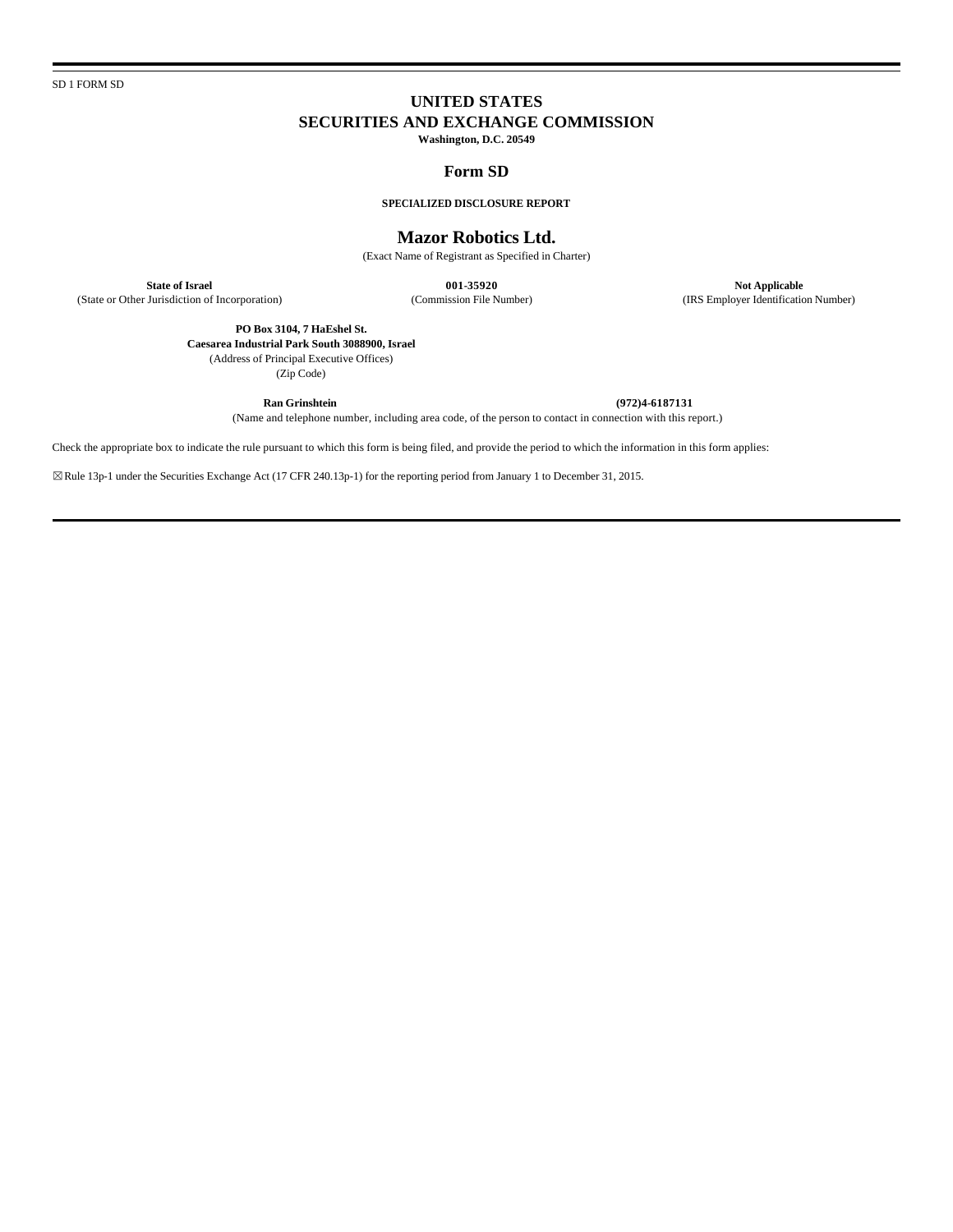## **Section 1 - Conflict Minerals Disclosure**

#### Item 1.01 Conflict Minerals Disclosure and Report

Mazor Robotics Ltd. ("Mazor") has evaluated its current product lines and determined that certain products it manufactures or contracts to manufacture contains tin, tungsten, tantalum and/or gold. Mazor does not directly source Conflict Minerals, and is many levels removed from mines, smelters or refiners that produce the metals used in Mazor's products. Mazor is unable at this time to determine and describe in this report a complete list of either the facilities used to process the Conflict Minerals used in its products or the countries of origin of such Conflict Minerals.

#### Item 1.02 Exhibit

A copy of Mazor Robotics Ltd.'s Conflict Minerals Report is provided as Exhibit 1.01 hereto and is publicly available at: www.mazorrobotics.com under "Investor Relations\ Corporate Governance", the contents of such website which are not a part of this report.

## **Section 2 - Exhibits**

Item 2.01 Exhibits

Exhibit 1.01 - Conflict Minerals Report as required by Items 1.01 and 1.02 of this Form.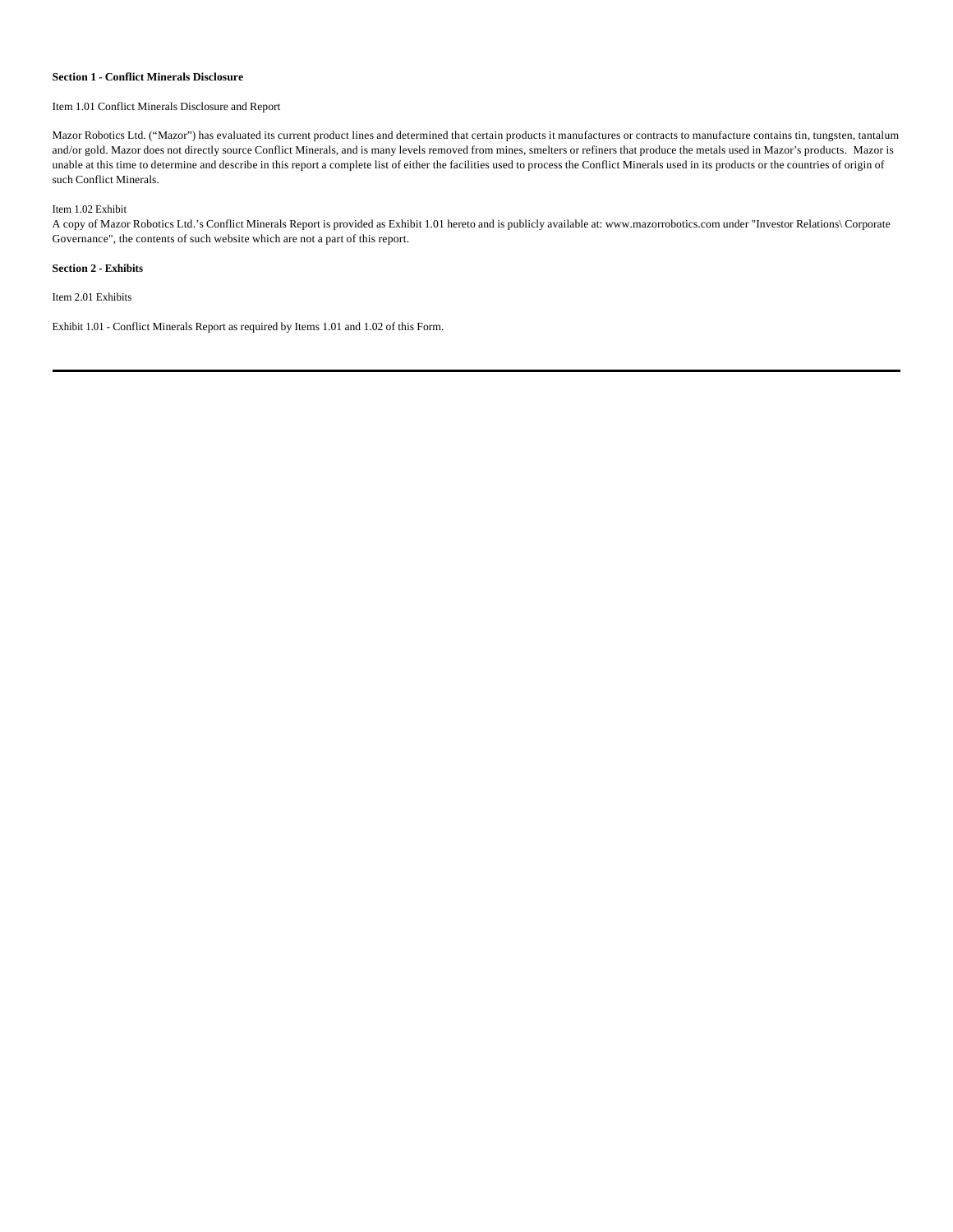# SIGNATURES

Pursuant to the requirements of the Securities Exchange Act of 1934, the registrant has duly caused this report to be signed on its behalf by the duly authorized undersigned.

Mazor Robotics Ltd. (Registrant)

By: /s/ Eli Zehavi Eli Zehavi Chief Operating Officer

May 31, 2016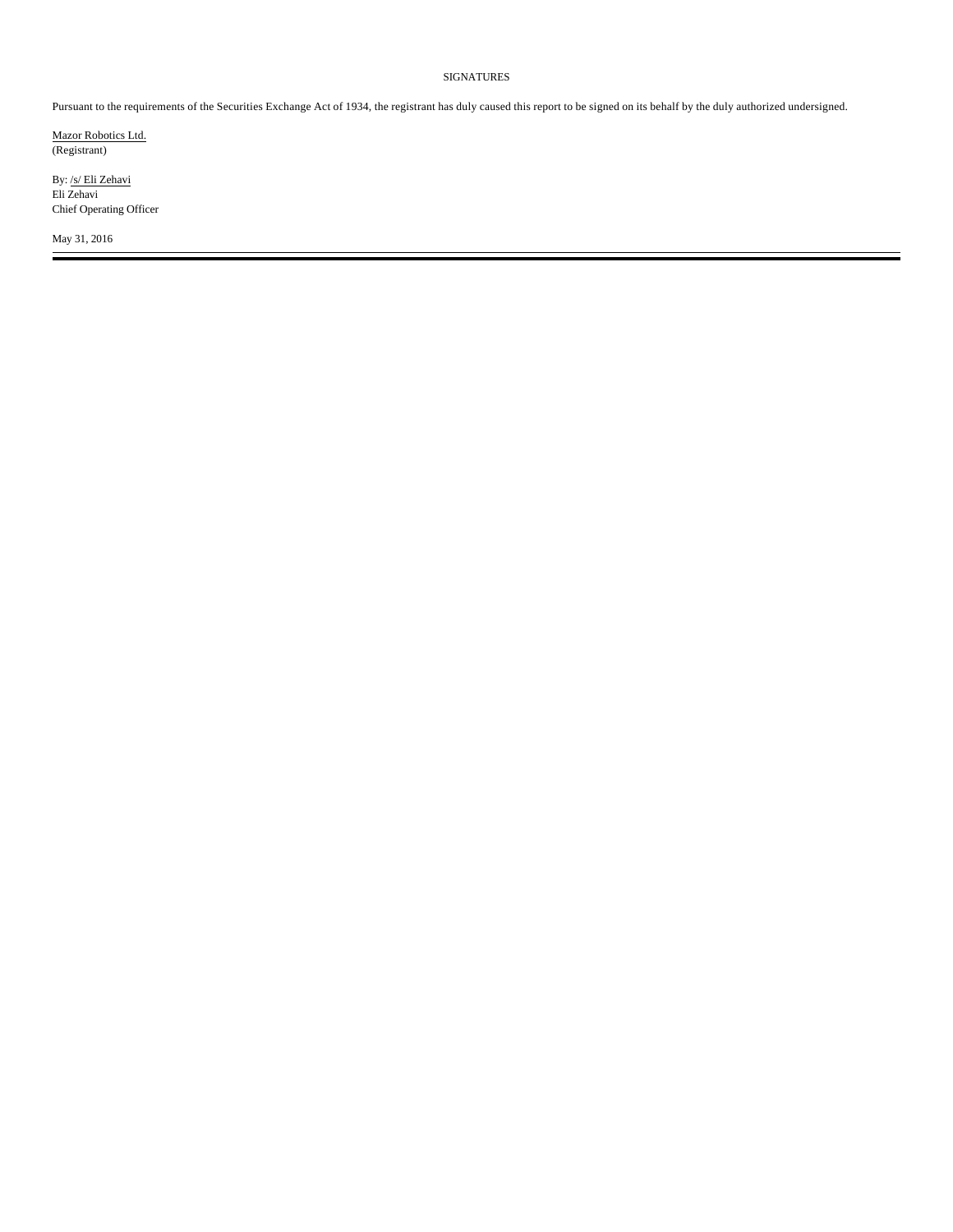### **Mazor Robotics Ltd. Conflict Minerals Report For The Year Ended December 31, 2015**

This report for the year ended December 31, 2015 is presented to comply with Rule 13p-1 under the Securities Exchange Act of 1934, as amended (the "Rule"). The Rule was adopted by the Securities and Exchange Commission (the "SEC") to implement reporting and disclosure requirements related to Conflict Minerals as directed by the Dodd-Frank Wall Street Reform and Consumer Protection Act of 2010. The Rule imposes certain reporting obligations on SEC registrants whose manufactured products contain Conflict Minerals which are necessary to the functionality or production of their products. "Conflict Minerals" are defined as cassiterite, columbite-tantalite, gold, wolframite, and their derivatives, which are limited to tin, tantalum, tungsten, and gold ("3TG") for the purposes of this assessment. These requirements apply to registrants whatever the geographic origin of the Conflict Minerals and whether or not they fund armed conflict.

If a registrant can establish that the Conflict Minerals originated from sources other than the Democratic Republic of the Congo or an adjoining country (the "Covered Countries"), or from recycled and scrap sources, they must submit a Form SD which describes the reasonable country of origin inquiry ("RCOI") completed.

If a registrant has reason to believe that any of the Conflict Minerals in their supply chain may have originated in the Covered Countries, or if they are unable to determine the country of origin of those Conflict Minerals, then the issuer must exercise due diligence on the Conflict Minerals' source and chain of custody. The registrant must annually submit a report, Conflict Minerals Report (the "CMR"), to the SEC that includes a description of those due diligence measures.

#### **1. Company Overview**

This report has been prepared by management of Mazor Robotics Ltd. (herein referred to as "Mazor", "Mazor Robotics", "we", "us", or "our"). The information includes the activities of Mazor's wholly owned subsidiaries.

Mazor Robotics, an Israeli Company, is a leading innovator that has pioneered surgical guidance systems and complementary products in the spine surgical markets which we believe provide a safer surgical environment for patients, surgeons and operating room staff. We engage in the development, production and marketing of innovative medical devices for supporting surgical procedures in the fields of orthopedics and neurosurgery. We operate in the fields of image guided surgery and computer-assisted surgery enabling the use of surgical instruments with high precision and minimal invasiveness and aiming to simplify complex and minimally-invasive surgical procedures. We believe that our flagship product, the Renaissance® Surgical Guidance System, or Renaissance, is transforming spine surgery from freehand procedures to highly accurate, state-of-the-art, guided procedures that raise the standard of care with better clinical results. Our Renaissance and SpineAssist (our predecessor to the Renaissance) systems have been used to perform over 17,000 procedures worldwide (over 120,000 implants) in a wide variety of spinal procedures, many of which would not have been attempted without this technology. In 2014 we introduced the Renaissance for brain surgery and in 2015 we introduced the PRO (Predictable Renaissance Operation) product line, which currently includes three solutions designed to support brain procedures, as well as, trauma and lateral spine procedures. We are continuing the development of the Renaissance platform for additional spine and brain surgery procedures.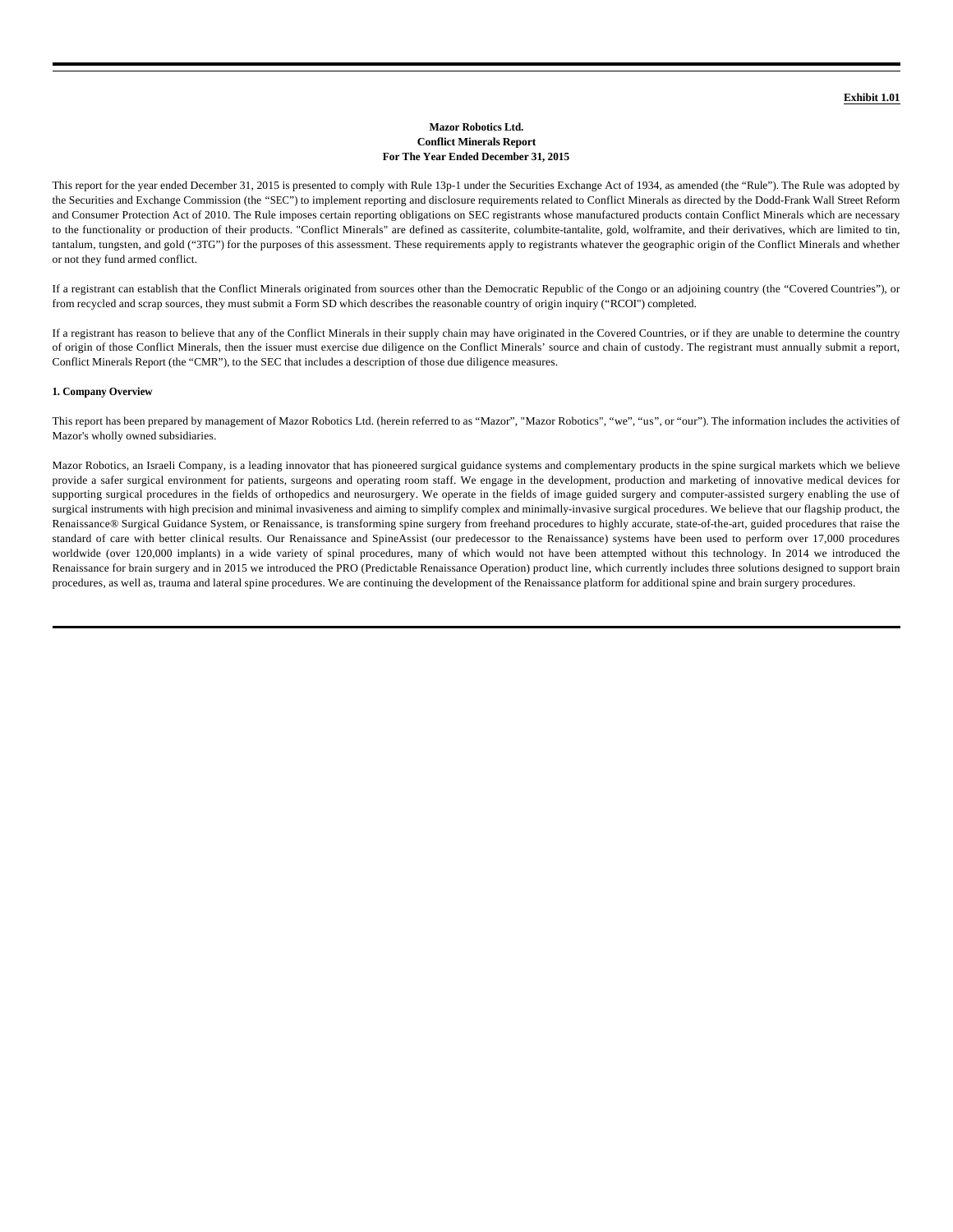#### **2. Products Overview**

Mazor is the developer and producer of the Renaissance® System™ and its related disposable kits, accessories and spare parts (together referred to as "Renaissance System"). The Renaissance System is a surgical guidance system consisting of the workstation with the Renaissance System's advanced 3D software, several mounting platforms and the guidance unit. The Renaissance System can be utilized in both spine and brain procedures. The Renaissance System is currently the sole product that we sell.

Based upon Mazor's internal assessment, the Renaissance System we produce contains few of the 3TG minerals.

Our customers mainly comprise of hospitals, medical centers, academic centers and medical device distributors. We sell our products and services in the United States through our direct sales force, and in most other territories, we mainly sell our products using third-party distributors.

## **3. Supply Chain Overview**

Mazor does not purchase Conflict Minerals directly from mines, smelters or refiners, and tracing these minerals to their sources is a challenge that requires us to rely on suppliers in the efforts to achieve supply chain transparency, including obtaining information regarding the origin of the Conflict Minerals. In order to manage the scope of this task, we integrated a responsible sourcing of minerals requirement with our Conflict Minerals Policy. Our suppliers are expected to provide the 3TG sourcing information to us per our Conflict Minerals Policy.

We performed an internal assessment and prioritized the list of suppliers to approach. In the first step we conducted a comprehensive analysis of the Renaissance System components according to the Bill of Material. Next, we comprised a list of all suppliers and scrapped out suppliers whose materials were not suspicious in containing 3TG such as labeling and packaging suppliers. We then mapped the remaining suppliers, and after eliminating all of the off the shelf suppliers, we focused on the remaining suppliers to further investigate the possibility of 3TG minerals presence within the Renaissance System. We have currently identified 9 suppliers whose products can potentially include 3TG ("Potential 3TG Suppliers"). We are continuing to evaluate our supply chain and will be acting according to the continued evaluation.

#### **4. Reasonable Country of Origin Inquiry (RCOI) and Conflict Mineral conclusion**

We conducted an analysis of our products and found that 3TG materials can be found in our Renaissance System. Therefore, the products that we manufacture are subject to the reporting obligations of the Rule.

Due to the size of the company, the breadth and complexity of our Renaissance System and the dynamic nature of our supply chain, it is challenging to identify members of the supply chain downstream from our direct suppliers and it will take time for part of our suppliers to verify the origin of all of the minerals used. Using our supply chain due diligence processes we reached out to our suppliers through letters and questionnaires designed to better explain the relevant SEC requirements and Mazor's due diligence expectations and sought accountability within the supply chain by leveraging the industry standard Conflict-Free Sourcing Initiative ("CFSI")/CFS program and continuing our outreach efforts, we plan to further develop transparency into our supply chain.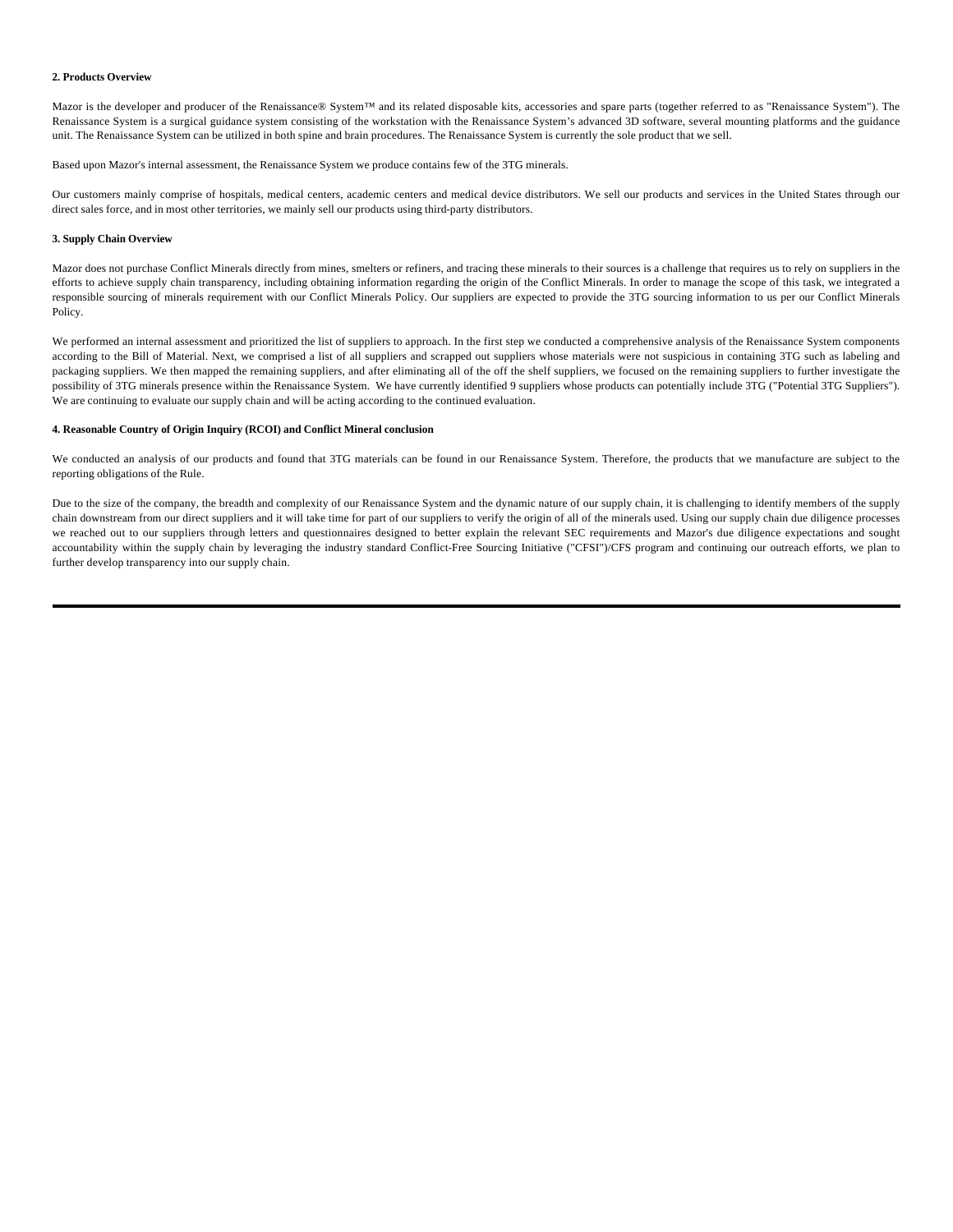We adopted the Conflict Minerals Reporting Templates ("CMRT") established by the CFSI, and provided our Conflict Minerals due diligence communication survey to these suppliers, who are suppliers to our Renaissance System in 2015.

We have tried to identify smelters and refiners to the best of our efforts. The following indicators were used for this purpose:

- Requesting from suppliers to use the CMRT for their compliance declaration.
- Assessing suppliers' responses and for non-responsive/problematic suppliers or inconsistency/missing data in responses, deepening communication and emphasizing the significance of full cooperation to Mazor.

In 2015, we continued with the process of engagement with these suppliers, broadening our understanding on the source of 3TG products and aiming to obtain information on smelters and origin, as applicable.

According to the results of our current activities, we have concluded that of the 9 Potential 3TG Suppliers, 3 do not supply 3TG materials to Mazor and 6 are still in the process of evaluation.

Mazor performed the due diligence, according to the findings of the RCOI.

On account of this incomplete information, we are unable at this time to determine and describe in this report a complete list of either the facilities used to process the Conflict Minerals used in its products or the countries of origin of such Conflict Minerals.

## **5. Due Diligence Program**

## **5.1. Design of Our Due Diligence and Description of the Due Diligence Process**

Our due diligence processes and efforts have been designed and developed in conjunction with The Organization for Economic Co-operation and Development ("OECD") Due Diligence Guidance for Responsible Supply Chains of Minerals from Conflict-Affected and High-Risk Areas ("OECD Guidance") and the related supplements for gold and for tin, tantalum and tungsten. That includes the following measures:

Step 1: Establish Strong Company Management Systems;

Step 2: Identify and Assess Risk in the Supply Chain;

Step 3: Design and Implement Strategy to Respond to Risks;

Step 4: Carry Out Independent Third Party Audit of Supply Chain Due Diligence at Identified Point in the Supply Chain; and

Step 5: Report Annually on Supply Chain Due Diligence.

## **5.2. Due Diligence Process**

# **5.2.1. Establish Strong Company Management Systems**

Our Conflict Minerals due diligence process includes: the development of a Conflict Minerals Policy, establishment of governance structures with cross functional team members and senior executives, communication to, and engagement of, suppliers, due diligence compliance process and measurement, record keeping and escalation procedures. We periodically report to the Audit Committee of the Board of Directors with respect to our due diligence process and compliance obligations**.**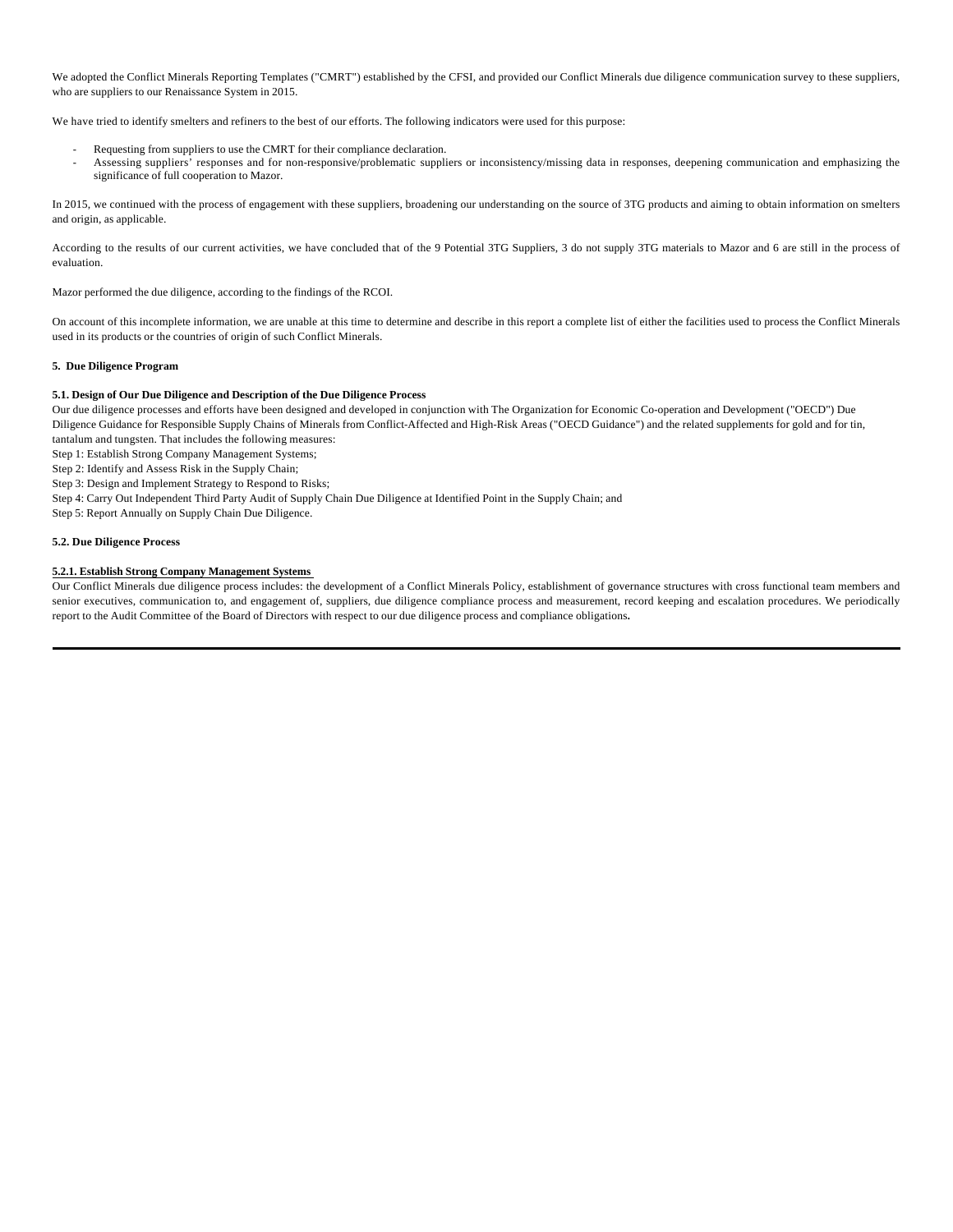## **5.2.1.1. Conflict Minerals Policy**

Mazor believes that ethical business conduct is critical to its operations and therefore has established a Code of Business Conduct and Ethics. Mazor is concerned that the trade of conflict minerals mined in the Covered Countries may be fueling human rights atrocities in the region. Therefore, Mazor has adopted a Conflict Minerals Policy, which is designed to address to the requirements of the Rule. As described in the policy, Mazor is striving to source materials from companies that share our values around human rights, ethics and environmental responsibility. We expect our suppliers to comply with our Conflict Mineral Policy. The Policy is available on the Company's website at www.mazorrobotics.com under "Investor Relations\ Corporate Governance".

#### **5.2.1.2. Management Systems and internal team**

Mazor has created a Conflict Minerals taskforce and engaged with an external consultant to ensure compliance with the Rule. Our taskforce led by our Chief Operations Officer, Chief Financial Officer, and a team of subject matter experts from relevant functions such as purchasing and manufacturing. The taskforce is in-charge of ongoing communication with the Potential 3TG Suppliers, to obtain Conflict Minerals evaluation results; to perform the required procedures to ensure that the responses received from our suppliers are adequate in light of the Rule and to deal with all issues that are to be addressed according to ROCI and the due diligence program.

#### **5.2.1.3. Maintain records**

Mazor has established our due diligence compliance process and set forth documentation and record maintenance mechanism to ensure the retaining of relevant documentation in a structured electronic database, for at least 5 years.

### **5.2.2. Identify and assess risk in the supply chain**

As described above, we identified through a comprehensive analysis of the Renaissance System components according to the Bill of Material the list of suppliers who are suspicious in containing 3TG.

We sent letters to our relevant suppliers to explain our objectives regarding the Conflict Minerals Rule. We solicited information from our relevant suppliers using the CMRT developed by the CFSI. We reviewed the responses that we received and followed up on what we perceived as inconsistent, incomplete, or inaccurate responses, as well as sent reminders to suppliers who did not respond to our requests for information. We compared the information provided therein with the CFSI certified smelter list.

#### **5.2.3. Design and Implement Strategy to Respond to Risks**

We have received responses to our request for information and we are in the process performing due diligence on the information we received and following up with the relevant suppliers as needed. We are communicating to all of our suppliers the importance of compliance and have a Conflict Minerals management program in place to collect, analyze, store and monitor the results of our inquires. Senior management is briefed about the results of our due diligence efforts on a timely basis.

#### **5.2.4. Carry Out Independent Third Party Audit of Supply Chain Due Diligence**

Mazor does not have direct sourcing relationships with Conflict Mineral smelters or refiners. Where possible, we have relied on third-party assurances and certifications, such as the CFSI's Conflict Free Smelter Program.

## **5.2.5. Report Annually on Supply Chain Due Diligence**

Our Conflict Mineral annual report is available on the Company's website at www.mazorrobotics.com under "Investor Relations\ Corporate Governance" and is filed with the SEC.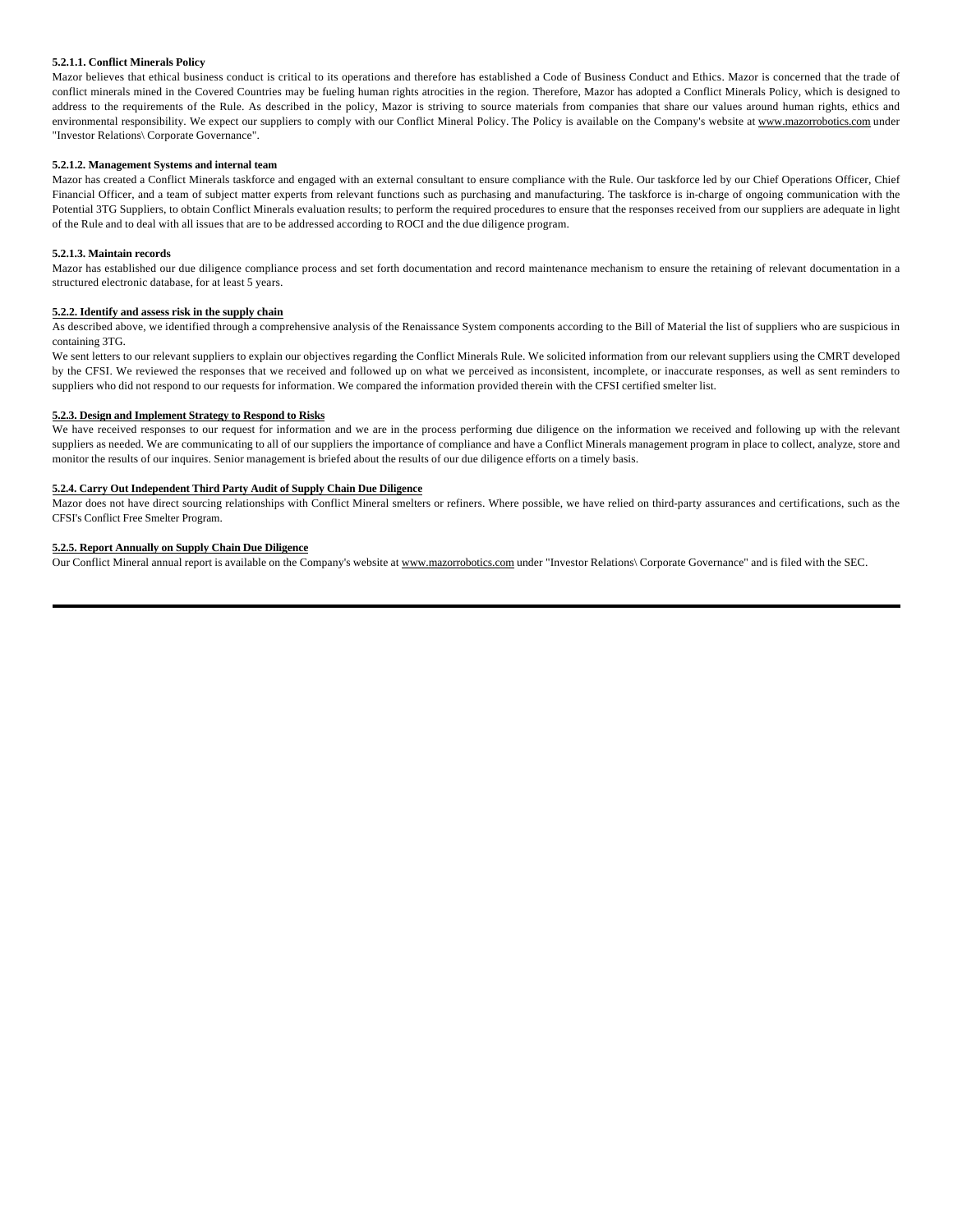### **6. Results of Assessment:**

# **6.1. Efforts to Determine Country of Origin of Mine of Conflict Minerals**

We believe that implementing the OECD guidelines and using the CFSI template to gather information from smelters and refiners is currently the best known efforts to obtain mine and country of origin information.

# **6.2. Survey Responses**

Based on information provided by our Potential 3TG Suppliers as well as by CFSI, the results of our due diligence investigations as of the date of this Report are as follows: Three out of our nine Potential 3TG Suppliers were determined to not supply 3TG. Six out of our nine Potential 3TG Suppliers are still in a process of evaluation. Two of them were identified to contain 3TG and four are yet to be determined. We emphasize that all six Potential 3TG Suppliers are still under evaluation.

# **7. Continuous Improvement Efforts to Mitigate Risk**

As we move forward with our due diligence program, we intend to enhance supplier communication, training process to improve due diligence data accuracy and completion. We will consider taking the following steps to improve the due diligence that we conduct to further mitigate any risk that the Conflict Minerals in our products could benefit armed groups in the Covered Countries:

- a. Periodically engage with suppliers to attempt to increase the response rate to our inquiries and to improve the content of the supplier responses, including responses that were identified as incomplete, inconsistent or inaccurate.
- b. Continue to conduct and report annually on supply chain due diligence for the applicable Conflict Minerals.
- c. Request any supplier found to be supplying us with Conflict Minerals from sources that support armed conflict in Covered Countries to establish an alternative source of Conflict Minerals that does not support such conflict.
- d. Validate supplier responses regarding smelters and refiners using information collected from reliable industry certification programs.
- e. Continue to compare smelters and refiners identified by our supply chain survey against lists of facilities that have received a third-party "conflict free" designation in order to track those that have not received such a designation.
- f. Continue to report to management on the findings of our supply chain risk assessment.